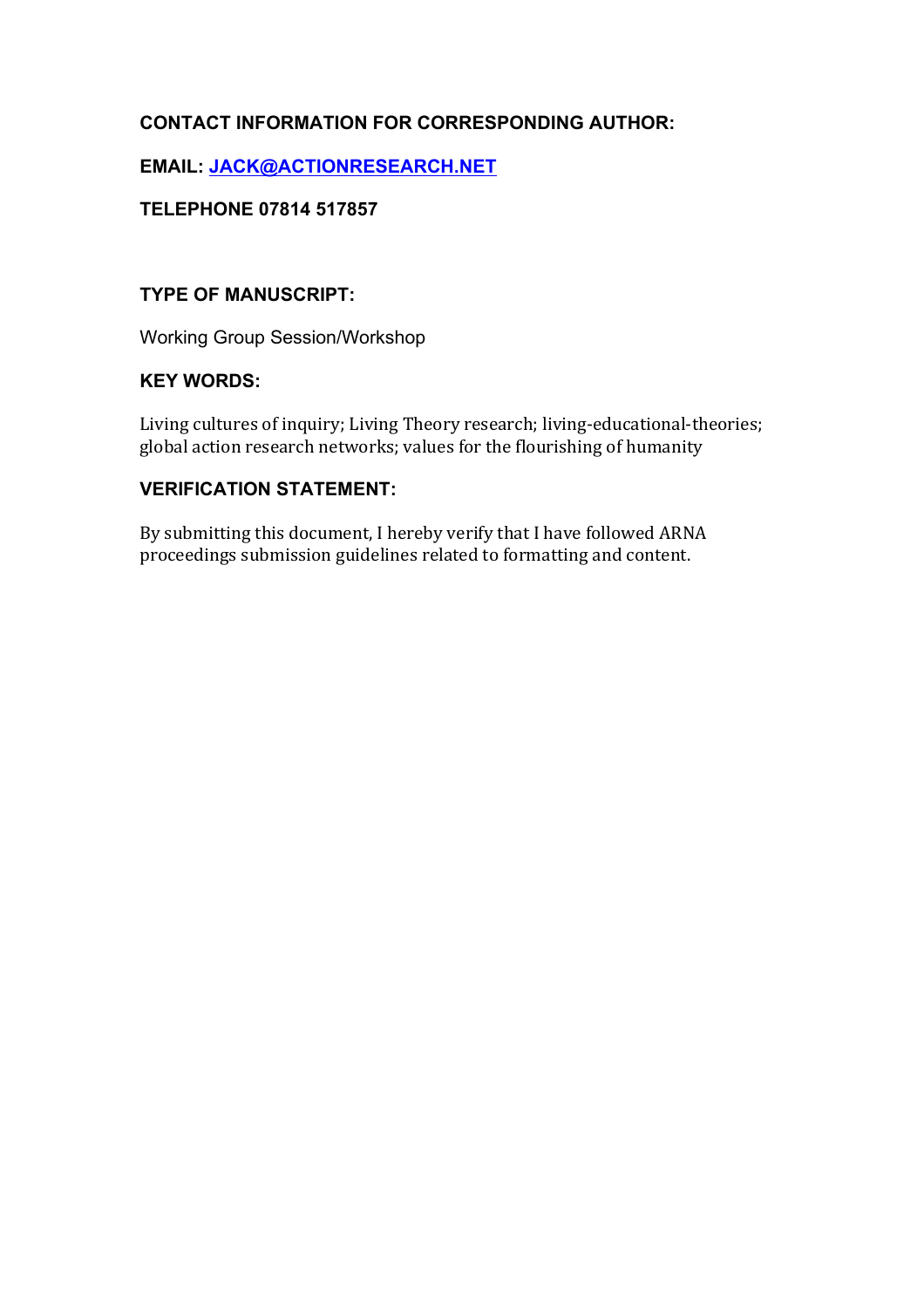#### **PRESENTATION/MANUSCRIPT TITLE:**

Improving practice with Living Theory research in living-cultures-of-inquiry

### **AUTHOR NAME(S) AND AFFILIATION(S):**

Jack Whitehead, University of Cumbria, UK. Jacqueline Delong, Brock University, St. Catharines, Ontario, Canada. Cathy Griffin, Osprey Central School, Maxwell, Ontario, Canada. Elizabeth Campbell, Educator & Educational Consultant, Ontario, Canada.

#### **ABSTRACT:**

*The workshop focused on joint action in learning with and from one another in Living Theory research with living culture of inquiry in ARNA with individual inquiries of the kind, 'How do I improve what I am doing?' The workshop explored practical and theoretical implications of working with the relational dynamics of 'I am because we are/we are because I am' in creating living legacies through inquiring collaboratively into ARNA's living culture of inquiry. The international layer connected this joint learning to the transformative power of action research globally with cultural insights from East Asia, Africa, Europe and the Americas. These insights included issues of knowledge creation, validity, objectivity, subjectivity, generalisability and values that carry hope for the flourishing of humanity. Participants were shown how to use digital video of practice in generating multi-media explanations of their educational influences in local, regional, national and global contexts.*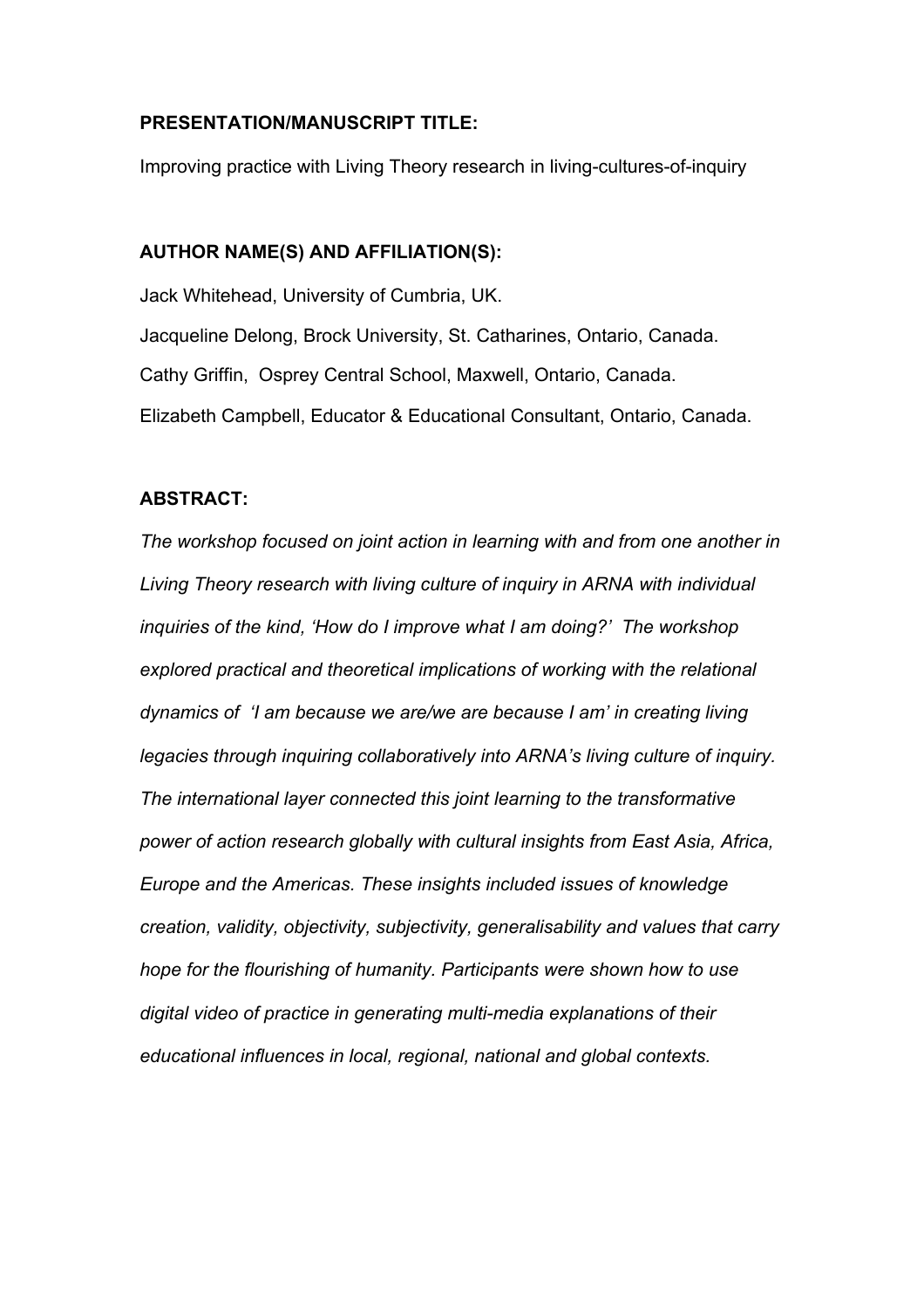#### **The Workshop's Connection to Conference Theme**

Joint action in learning with and from one another in inquiring collaboratively into things we care about was emphasised in inquiries of the kind, 'How do I improve what I am doing?' The connection with the transformatory power of action research globally was shown through the value of living-globalcitizenship (Coombs et.al, 2014).

#### **Introduction and Purpose**

The introduction focused on what participants care about in their inquiry, 'How do I improve what I am doing?' The purpose was to share the values that motivate and sustain participants in their action research in their specific professional contexts. The purpose was also to demonstrate how to work together in creating a living culture of inquiry that can engage with wider regional, national and global influences in improving practice and generating knowledge.

### **Rationale and Theoretical Framework**

The theoretical framework is living theory action research (Whitehead, 2014) in which individuals generate and share their evidence-based and validated explanations of their educational influences in their own learning in the learning of others and in the learning of the social formations that influence their practice and writings. It draws insights from East Asian Epistemology (Inoue 2012; 2014). The rationale is that through contributing to the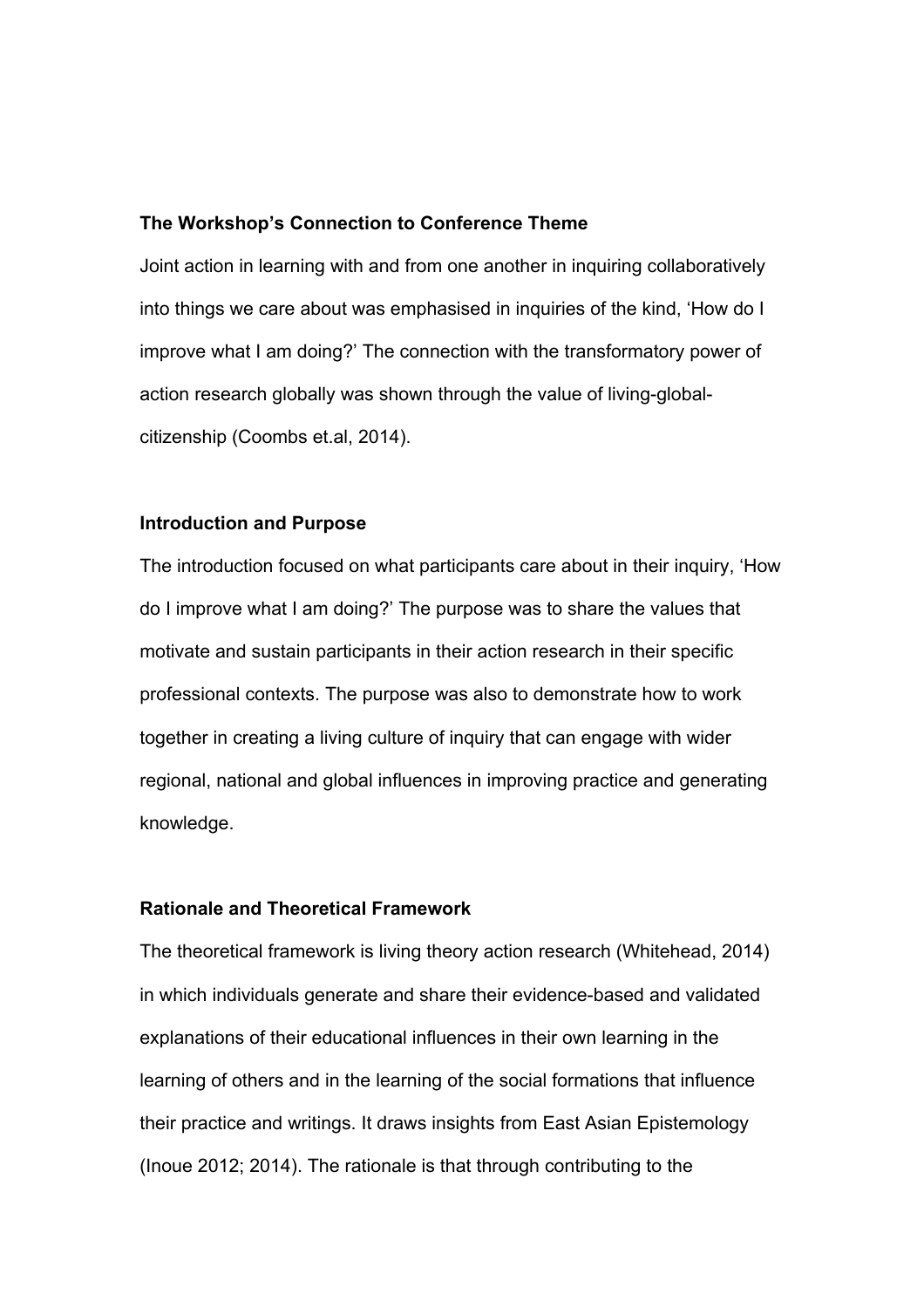generation of living cultures of inquiry individuals can inquire collaboratively with others in learning how to enhance the flow of values and understandings that contribute to the flourishing of humanity (Delong, 2014; Delong, et.al 2013).

#### **Goals**

These were:

- i) To develop the skills of using digital video in clarifying the meanings and representation of the embodied expression of the values used by action researcher in explanations of their educational influence.
- ii)To introduce the ideas of Ba, Omoi, Kizuna, Takumi, Chi, Yin and Yang from East Asian Epistemology (Inoue, 2012 ; 2015).
- iii) To explain educational influences in learning with living cultures of inquiry (Delong,2014).
- iv) To introduce the value of living-global-citizenship in living-theories.

### **Activities**

- i) Sharing the values that distinguish what people care about in improving their practice
- ii) Developing understandings through conversation of experiences of an Ubuntu way of relational being in which 'I am because we are/we are because I am'.
- iii) Engaging in a validation exercise in which action research accounts of being 'loved into learning', were critically evaluated in terms of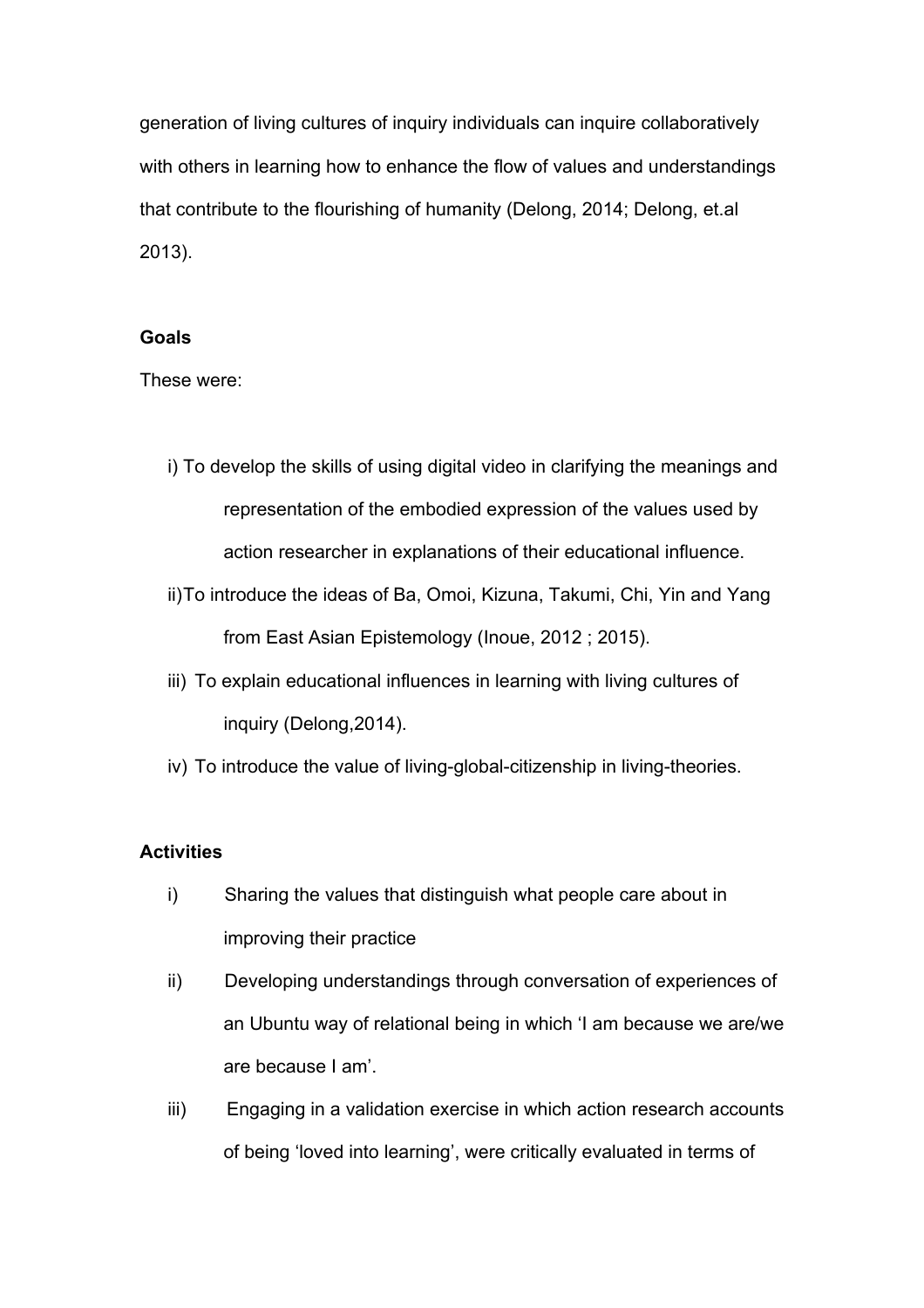comprehensibility, truthfulness, rightness and authenticity.

- iv) Using empathetic resonance with digital video of practice to clarify and share meanings of the embodied expressions of values that carry hope for the flourishing of humanity.
- v) Exploring the significance of participants' action research in specific contexts that are relatable to regional, national and global contexts.
- vi) Exploring how to generate a unique living-educational-theory within a living culture of inquiry from action research specific, professional contexts.
- v) Sharing insights from other academic theories in the generation of a living-theory.

### **Artefacts used in the Workshop:**

- i) Action Planner Template http://www.actionresearch.net/writings/jack/arplannertemplate.pdf
- ii) The December 2013 (http://ejolts.net/node/209) of the Educational Journal of Living Theories (EJOLTS). This included:

a) Campbell, E. (2013)The heART of learning: Creating a loving culture-of-inquiry to enhance self-determined learning in a high school classroom. EJOLTS, 6(2); 45-61. Retrieved 11 December 2014 from http://ejolts.net/node/214 .

b) Griffin, C. (2013) Transforming teaching and learning practice by inviting students to become evaluators of my practice .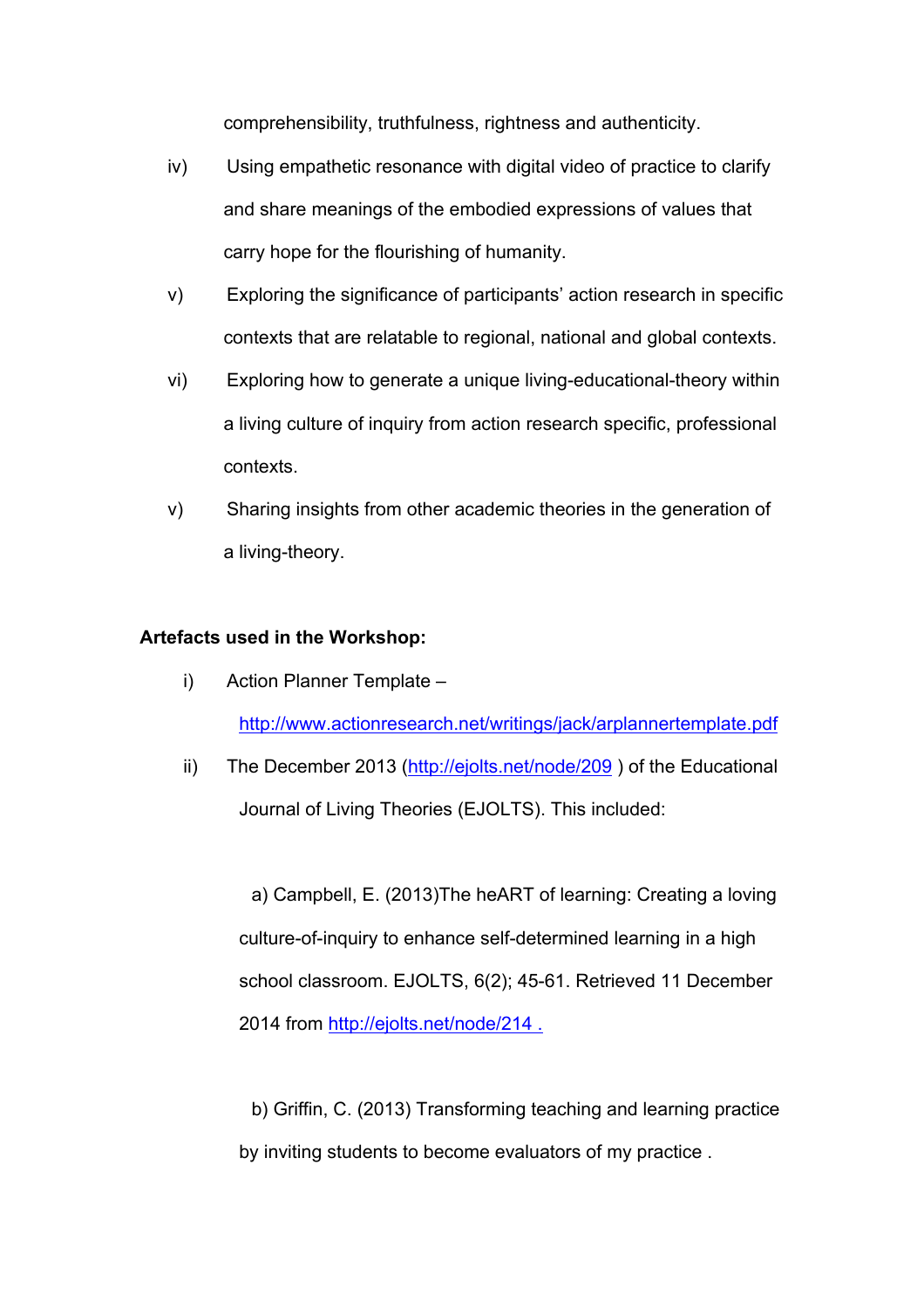EJOLTS, 6(2); 62-77. Retrieved 11 December 2014 from http://ejolts.net/node/215

- iii) The December 2015 (http://ejolts.net) issue of EJOLTS.
- iv) The archive of living-theory masters dissertations and doctoral theses at: http://www.actionresearch.net/living/living.shtml http://www.actionresearch.net/writings/mastermod.shtml

### **References**

Coombs, S., Potts, M., Whitehead, J. (2014) *International Educational Development and Learning through Sustainable Partnerships: Living Global Citizenship*. London; Palgrave Macmillan.

Delong J. (2014) Generating educational knowledge through Living Theory researchin a Culture of Inquiry*.* A presentation in the symposium on *'Creating an Educational Epistemology through Living Educational Theories'*, at the British Educational Research Association Conference, 23-25th September 2014 at Institute Of Education, University of London.

Delong, J., Griffin, C., Campbell, E. & Whitehead, J. (2013)The significance of living-theory action research in a culture of inquiry transforms learning in elementary, high school and post-graduate settings. *Educational Journal of Living Theories* 6(2); 78-96. Retrieved 11 December 2014 from http://ejolts.net/node/216